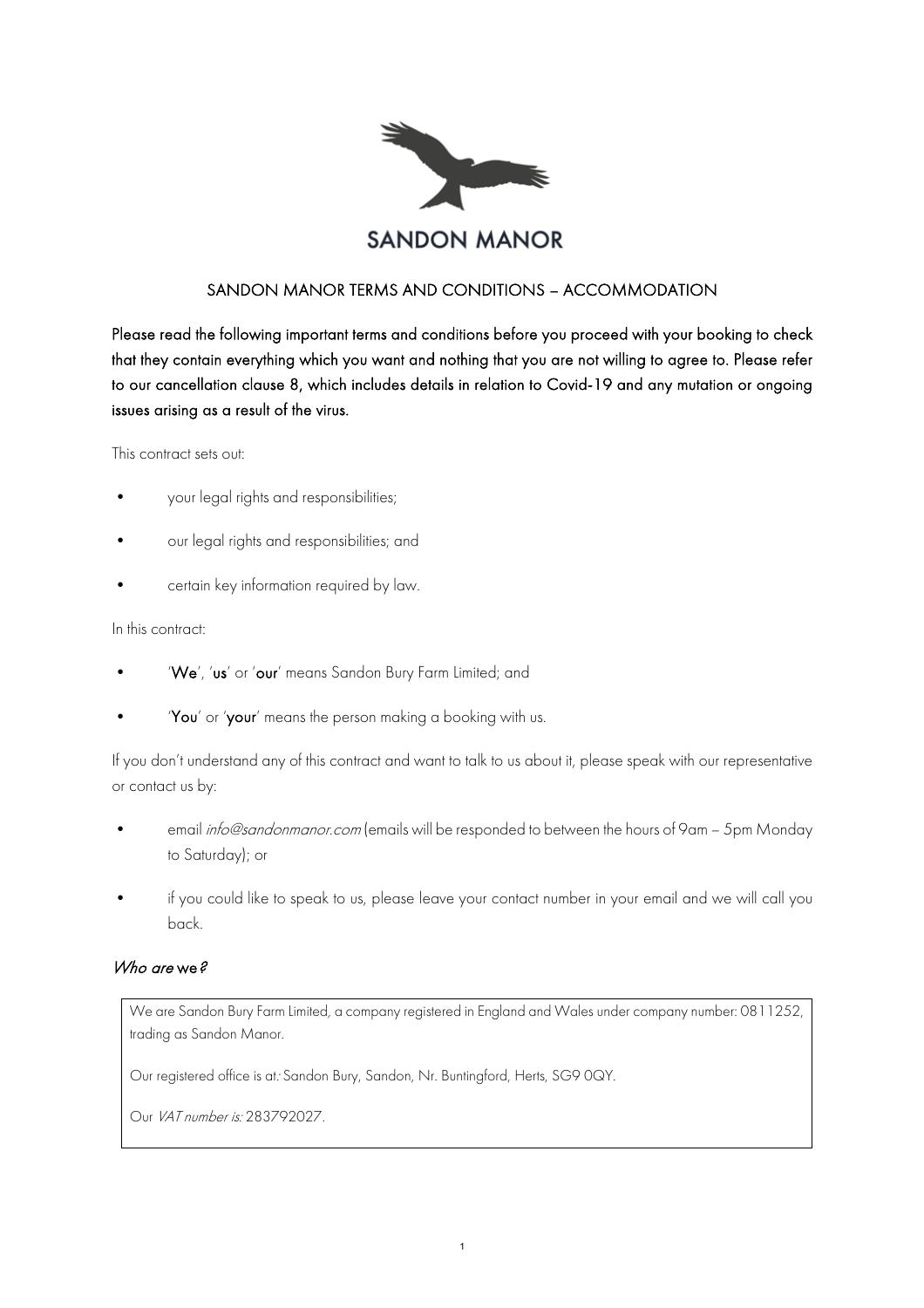#### 1 Introduction

- 1.1 If you proceed to make your booking with us, you agree to be legally bound by this contract.
- 1.2 When making your booking you also agree to be legally bound by extra terms which may add to, or replace some of, this contract. This may happen for any changes to the relevant legislation relating to your booking, such as any changes to health and safety legislation. We will contact you to let you know if we intend to do this by giving you two weeks' notice. These terms shall form part of this contract as though set out in full here.
- 1.3 Please bear in mind that much of our properties' character and charm is due to their age and they are at the heart of a historic and active rural estate. Sandon Bury Farm is a working farm with associated farm activities and so please ensure you keep a safe distance from any farming activities taking place. If you have any concerns, please talk to us at the time of making your booking. Also, please remember that should traditional property features (steep stairs or low beams, for example) be a problem for any member of your party, you must consider and mention this prior to booking.

## 2 Your privacy and personal information

- 2.1 Our Privacy Policy is available on request and is available online at www.sandonmanor.com
- 2.2 Your privacy and personal information are important to us. Any personal information that you provide to us will be dealt with in line with our Privacy Policy, which explains what personal information we collect from you, how and why we collect, store, use and share such information, your rights in relation to your personal information and how to contact us and supervisory authorities if you have a query or complaint about the use of your personal information.

## 3 Booking with us

- 3.1 Below, we set out how a legally binding contract between you and us is made.
- 3.2 When you make your booking by completion of our booking form or by speaking with us, we will acknowledge your request during the telephone call or by a further follow up call or email. Alternatively, if you are making a booking via our website then this acknowledgement will be sent to you by email to the address provided. This acknowledgement does not, however, mean that your booking has been accepted.
- 3.3 We may contact you to say that we do not accept your booking. If we do this, we will try to tell you promptly why we do not accept your booking. This is typically for the following reasons:
	- 3.3.1 the date was shown as available in error;
	- 3.3.2 we cannot authorise your payment;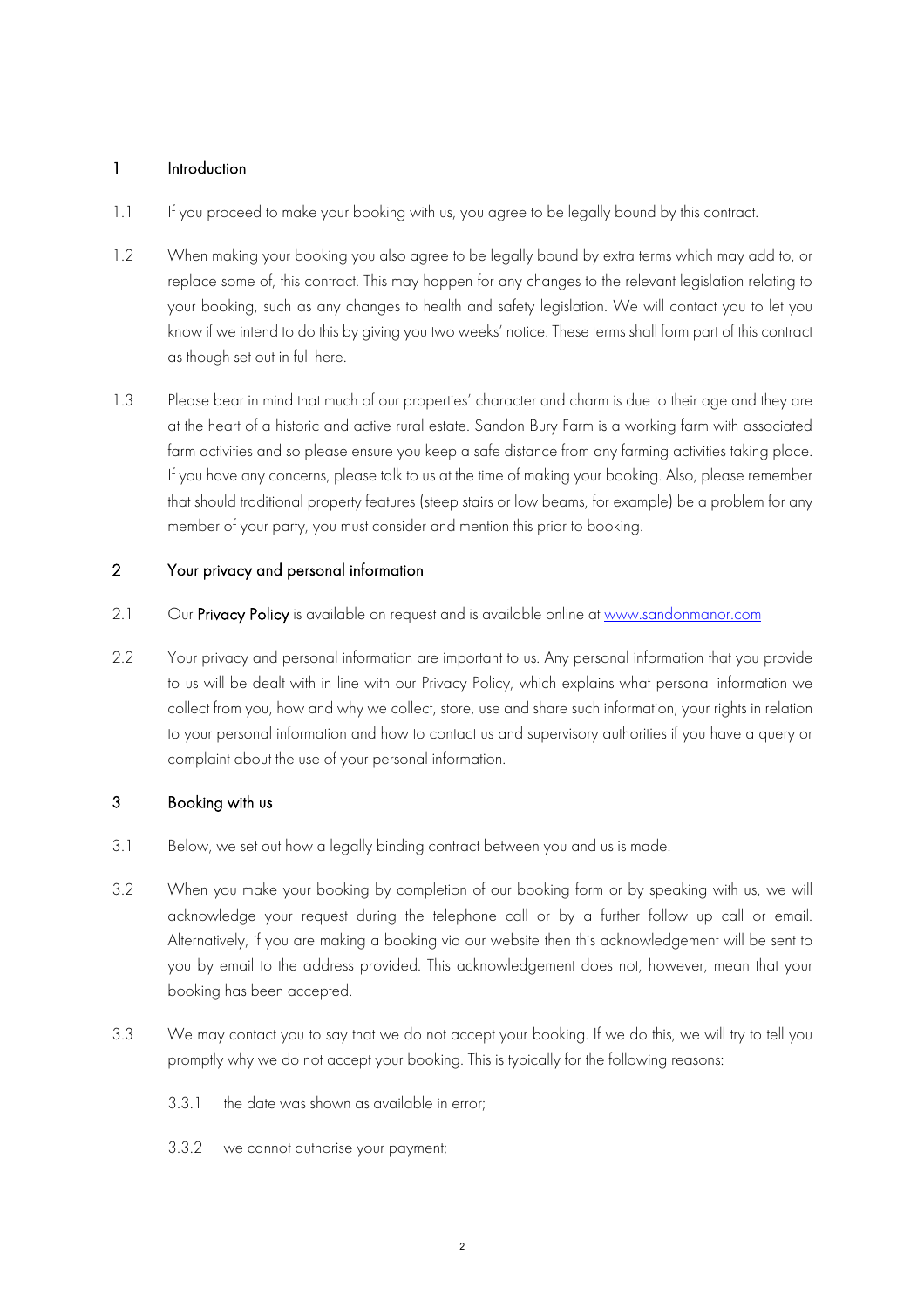- 3.3.3 if you are under the age of 18 years of age;
- 3.3.4 your booking request exceeds our capacity or relates to certain group bookings that we do not permit; or
- 3.3.5 there has been a mistake on the pricing or description of the services.
- 3.4 We require a non-refundable deposit of 25% of the total booking cost to be paid at the same time as your booking request.
- 3.5 We will only accept your booking when we confirm this to you in writing or we will send you an email to confirm this (Booking Confirmation Email). At this point:
	- 3.5.1 a legally binding contract will be in place between you and us; and
	- 3.5.2 your booking will finalised.

## 4 Charges and payment

- 4.1 Details of the total charge for the booking and the deposit paid will be set out in the Booking Confirmation Email.
- 4.2 Your card details will be kept on file securely for balance payments, optional extras and the security deposit pre-authorisation relating to your booking.
- 4.3 The balance due for the booking is due 35 days before your arrival date. [We will send a reminder when this is due for payment.] Should you fail to pay by the due date your booking will be cancelled, and you may be charged a cancellation administration fee of £100.00. If your booking is made within 35 days prior to the arrival date the full balance is due immediately in order to secure the booking.
- 4.4 We also require payment of a Security (Damages) Deposit of £1,000.00. The Security Deposit is a pre-authorised amount on your credit card which will be held on your behalf. The pre-authorisation will not show as a transaction on your statement as the amount is simply held but please be aware that it may affect your available balance. The pre-authorisation will be released in full within 14 days of departure provided that the property has been left in a clean and tidy order, that there have been no damages or breakages during your stay and provided that you have complied in full with the provisions of these Terms and Conditions, in particular clause 5. We will try to release the Security Deposit as soon as possible after your departure. In the event that the cost of the damage exceeds the amount of the Security (Damages) Deposit that has been paid, you shall pay the excess to us within 14 days of the date of our notifying you.
- 4.5 In the event that you fail to make a Security Deposit then your booking will be cancelled, and you will be charged a cancellation charge on the same basis as set out in clause 8.
- 4.6 The price of the booking does not include the following, which is not an exhaustive list: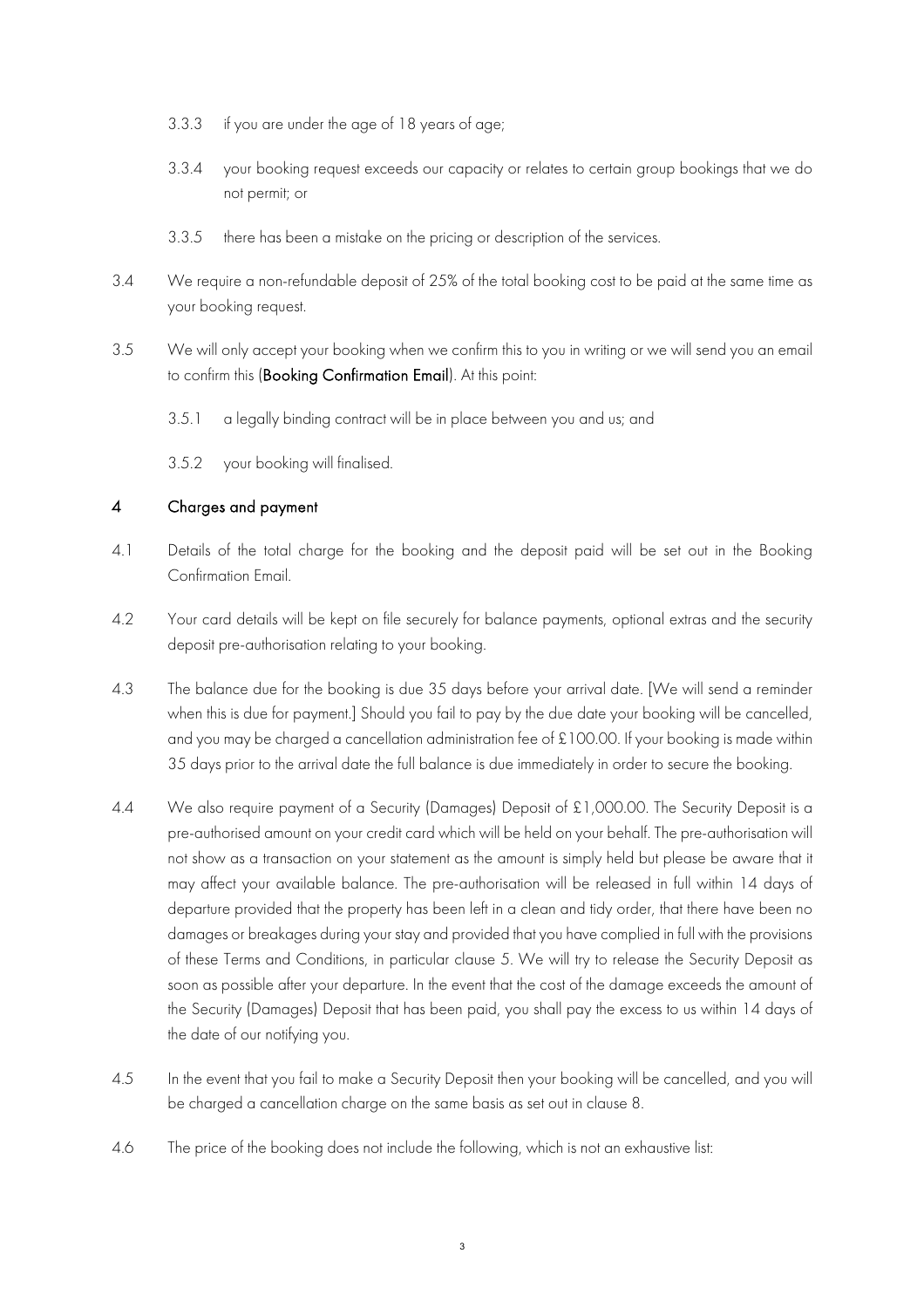- (a) any activities that are offered at the property by us or a third party;
- (b) food or drink;
- (c) any additional items identified on our website for the property;
- (d) anything that is not set out as included in your Booking Confirmation Email.

### 5 Guest Obligations

#### Arrival, Checking In and Departure

- 5.1 Only the persons as detailed in the booking are permitted to occupy the property. Under no circumstances is any other person to be admitted without our prior written consent.
- 5.2 You must not arrive prior to your check-in time of 16:00 as we will be preparing the property for your arrival and this will include our cleaners taking steps to disinfect the property.
- 5.3 You must depart the property no later than 10:00 on your date of departure as stated in your booking.
- 5.4 In the event of any issues at the property you must report this immediately in accordance with clause 5.16.
- 5.5 Prior to departure, please make sure that the property is clean and tidy. Please also strip all linen from the beds apart from mattress and pillow protectors and leave dirty laundry in a pile. Tea towels may be left in the kitchen. This is to minimise the handling of linen. If the property is not clean and tidy on departure then you may be charged with our additional cleaning charges.
- 5.6 Please clear the fridge and property of all food and drink and load the dishwasher with cutlery and crockery that has been used prior to departure.

#### Conditions of Stay

- 5.7 You will be responsible for any losses or damages to the property however caused (reasonable wear and tear excluded) and are responsible for all occupants of the property for the duration of your stay. Losses or damages should be reported to us as soon as possible.
- 5.8 We have provided you with details of the conditions of your stay, including but not limited to the following:
	- 5.8.1 maximum number of occupants for the property and a requirement that you advise us prior to arrival of the number of persons in your party and provide full name(s) and contact details of the lead booker(s). In no circumstances are you permitted to allow more than the maximum number of person on the property and we may refuse admittance if this is breached. You will not be entitled to a refund should you fail to provide these details and you be refused admittance;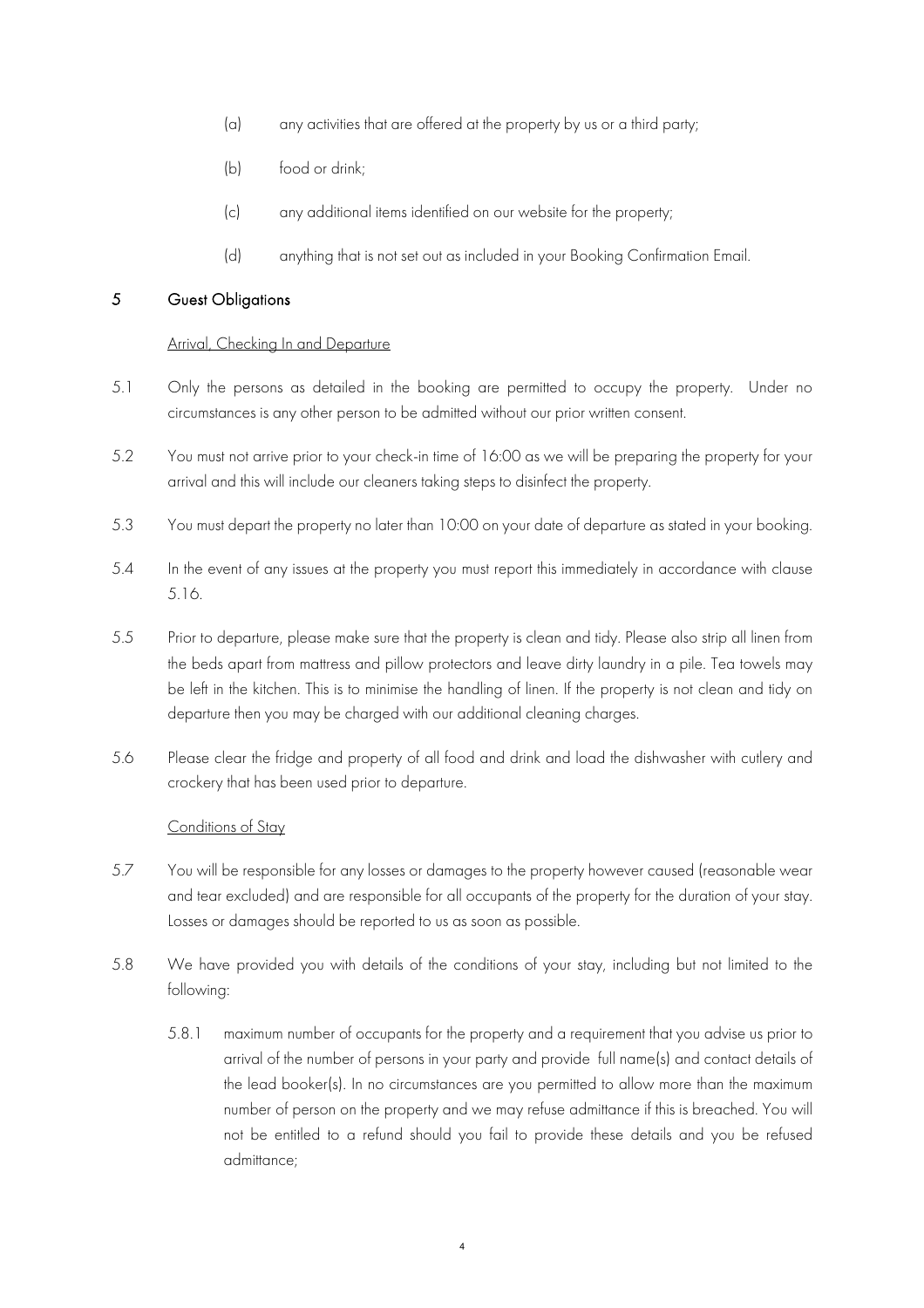- 5.8.2 that any health and mobility difficulties of any of your party must be advised at the booking stage. We will not be liable for any loss that you or a member of your party suffers if we are not advised of this in advance;
- 5.8.3 that we do not accept bookings for hen and stag parties. If you are in breach of this clause, you will be asked to leave with no refund payable to you;
- 5.8.4 no music is to be played outdoors at any time;
- 5.8.5 no candles, fireworks or sky lanterns are permitted;
- 5.8.6 no confetti or glitter may be used at the property;
- 5.8.7 that smoking or use of e-cigarettes is not permitted other than in designated areas;
- 5.8.8 you may not swim or paddle in any water ways or ponds on the estate;
- 5.8.9 that you may be asked to leave should we be notified of any disturbance at the property or any undertaking in illegal activities;
- 5.8.10 you must familiarise yourself with the fire procedures on arrival and must silence the alarm if set off by mistake. In the event of an alarm that has been mistakenly set off, you will be charged for the fire service call-out fee if you fail to cancel the alarm in accordance with the guidance we have provided.
- 5.9 Tents, caravans or any similar structure are not permitted to be pitched at the property.
- 5.10 One well behaved dog is welcome at Sandon Manor but dogs are not permitted in the Dovecote. There is a charge of £100 per stay per dog. Dogs are not permitted upstairs or on the furniture and are permitted on the basis that all flea and worming treatments are up to date. Please ensure that dogs are not left unattended at any time, that they are kept on leads in the grounds and under control. Please dispose of all dog waste prior to your departure. You will be liable for any costs associated with any failure to comply with this provision; carpet and upholstery cleaning £150 per stain. If any damage occurs this will be assessed separately.
- 5.11 You shall allow us or our agents access to the property without notice in the event of an emergency or should we believe that you are in breach of these terms or in any other case on being given reasonable notice.
- 5.12 If you or any occupant of the Property tests positive for Covid-19, shows any symptoms of Covid-19, has been in contact with anyone diagnosed or showing symptoms at any time prior to or during your stay, or should any of your party be required to self-isolate in accordance with government guidance in place from time to time, you must notify us immediately. If prior to your date of arrival you must not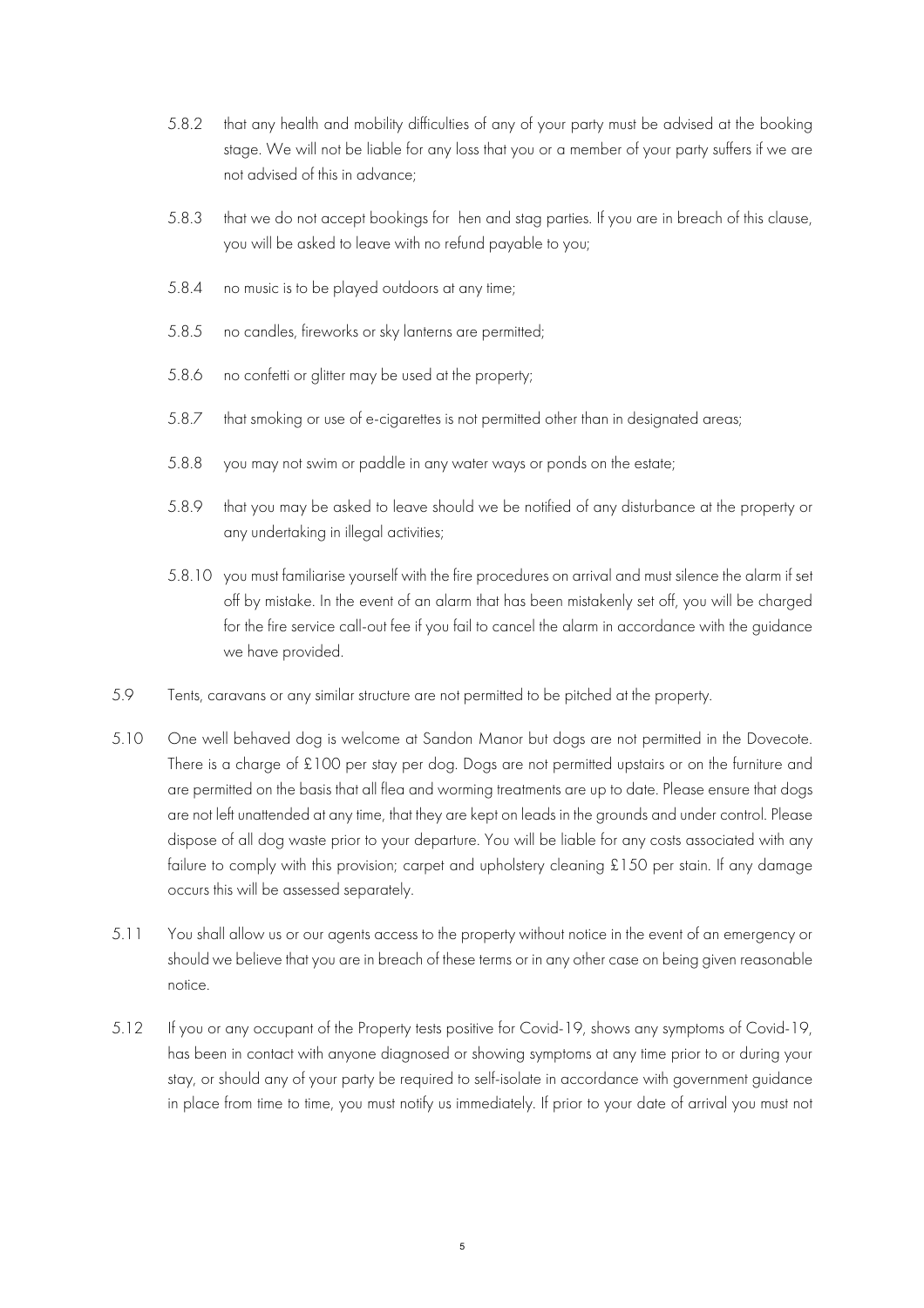travel to the property. You must also follow our guidance that we will update in line with Government guidance.

- 5.13 In the event that a member of your party tests positive for Covid-19, you should return home if you reasonably can. If you cannot travel or arrange transport, please be aware that you must comply with your legal obligations and if that includes a requirement to self-isolate at the Property, you will be liable for additional costs if your stay is extended and for our loss should we have to cancel future bookings. You must also adhere to any safety measures that we will take.
- 5.14 Please bring your own hand sanitiser and hand wash and follow current guidelines in relation to the wearing of masks and recommended precautions, such as washing your hands thoroughly.
- 5.15 We recommend that you have insurance cover to cover cancellation, curtailment and loss of baggage, personal effects and money for your booking. We will not be responsible for any loss that you suffer in those circumstances.
- 5.16 You must advise us of any proposed third-party provider that you would like to arrange to provide services at the property. We reserve the right not to allow third parties on the property unless we are satisfied that they are suitably insured and agree to be bound by our health and safety requirements.
- 5.17 We may offer activities at the Property that are provided by third parties. We will assist to arrange these on your behalf but you shall be liable under their terms and conditions at all times.
- 5.18 We may in some instances arrange for a third party to provide services to you at the property. We will make the arrangements for this but you shall be at all times subject to their own terms and conditions and cancellation policy.
- 5.19 Failure to adhere to any of the rules in this clause 5 may result in us rejecting any future booking for you.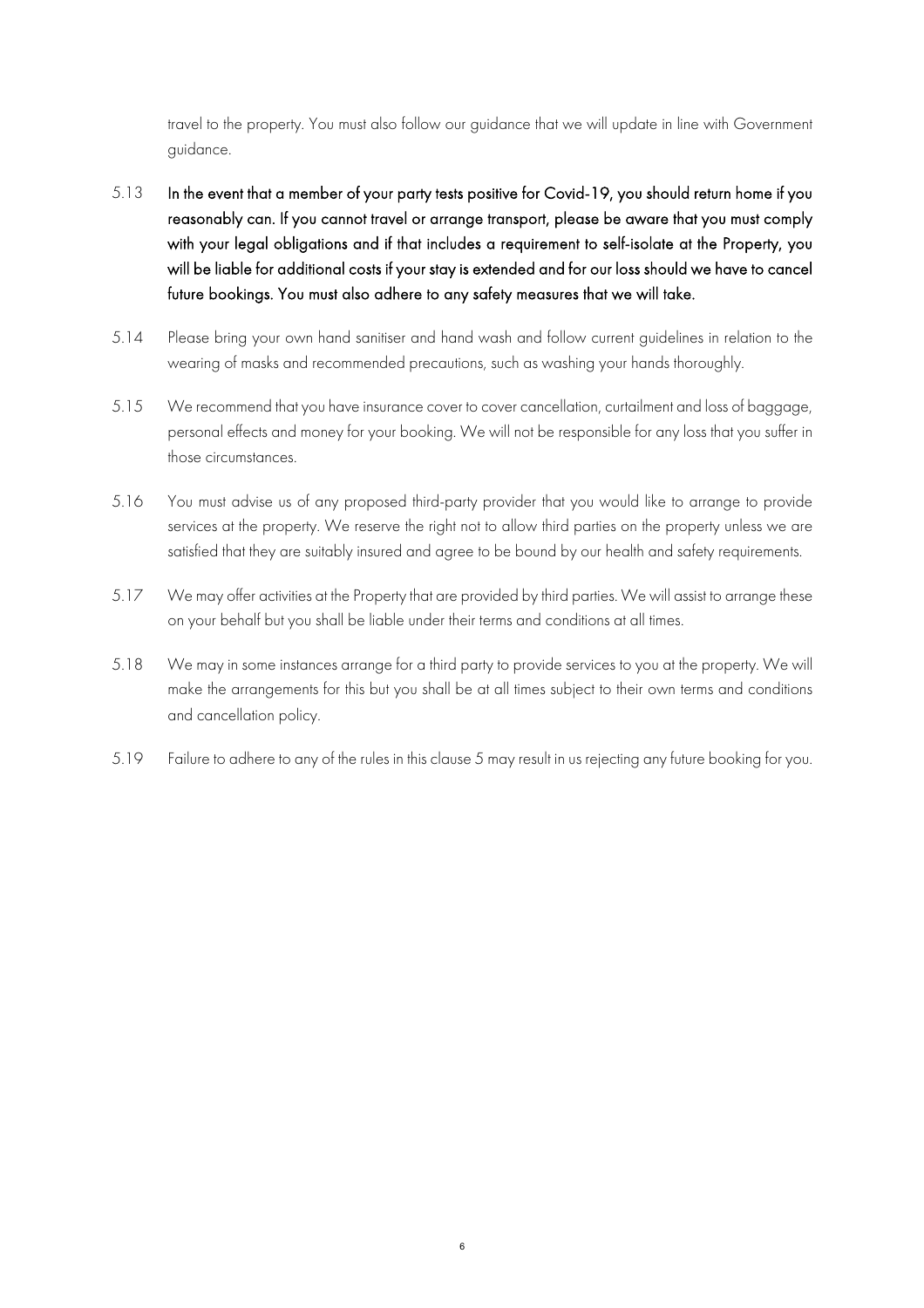## 6 Breakdown and complaints

- 6.1 In the event that there are any issues, defects or problems with the property then please inform us as soon as reasonably possible to provide us with a reasonable opportunity to repair or fix any defect or to discuss the problem with you.
- 6.2 We will use every effort to try and resolve the problem for you or to make some alternative arrangement within [24 hours] from receipt of notification from you of the issue where the defect may affect your essential use of the property and within [48 hours] from receipt of your notice in all other circumstances.
- 6.3 In no circumstances will any complaint be accepted if it is brought to our attention after your stay has ended.
- 6.4 If your complaint relates to cleanliness, these will only be considered if they are raised within the first 24 hours of arrival.

## 7 Changes to your booking

- 7.1 We reserve the right to make changes to your booking. We will always endeavour to try to fulfil your booking request but there are circumstances that may mean that we cannot avoid the need to do so. We will contact you by phone in the case of a significant change or cancellation and if only a minor change will do so by email or post as soon as reasonably practical. If you do not wish to accept the proposed variation, you will be entitled to a refund of monies paid to date.
- 7.2 We reserve the right specifically in relation to the Covid 19 (or any mutation of it) and any recommendations from government or any health organisation related directly or indirectly to Covid 19 to modify your booking in line with Government advice and subject to our own assessment of what is reasonable for the health and safety of us, our agents, caretakers and cleaners. In particular we may need to change your arrival or leaving date so as to ensure a sufficient period between bookings to undertake a deep clean and also to leave the property empty for a period time. We will advise you of any changes that we need to make as soon as possible.

# 8 Your right to cancel

- 8.1 We recommend that you take out appropriate Cancellation Insurance Policy to protect your booking. Please note that there may be restrictions in your insurance policy to prevent you claiming for any reason relating to the Covid-19 pandemic and any mutation of or illness associated with the virus. This may mean that you will be liable for the full amount of your booking even should you be unable to travel or undertake the whole or any part of your stay.
- 8.2 You may cancel your booking at any time but will be subject to our cancellation charges as set out in this clause. Once you have paid your deposit the full balance of your booking becomes due 35 days prior to your arrival date.
- 8.3 If you cancel more than 35 days prior to the arrival, the deposit shall be retained as a genuine preestimate of the loss that we have suffered as a result of the cancellation. If you cancel less than 35 days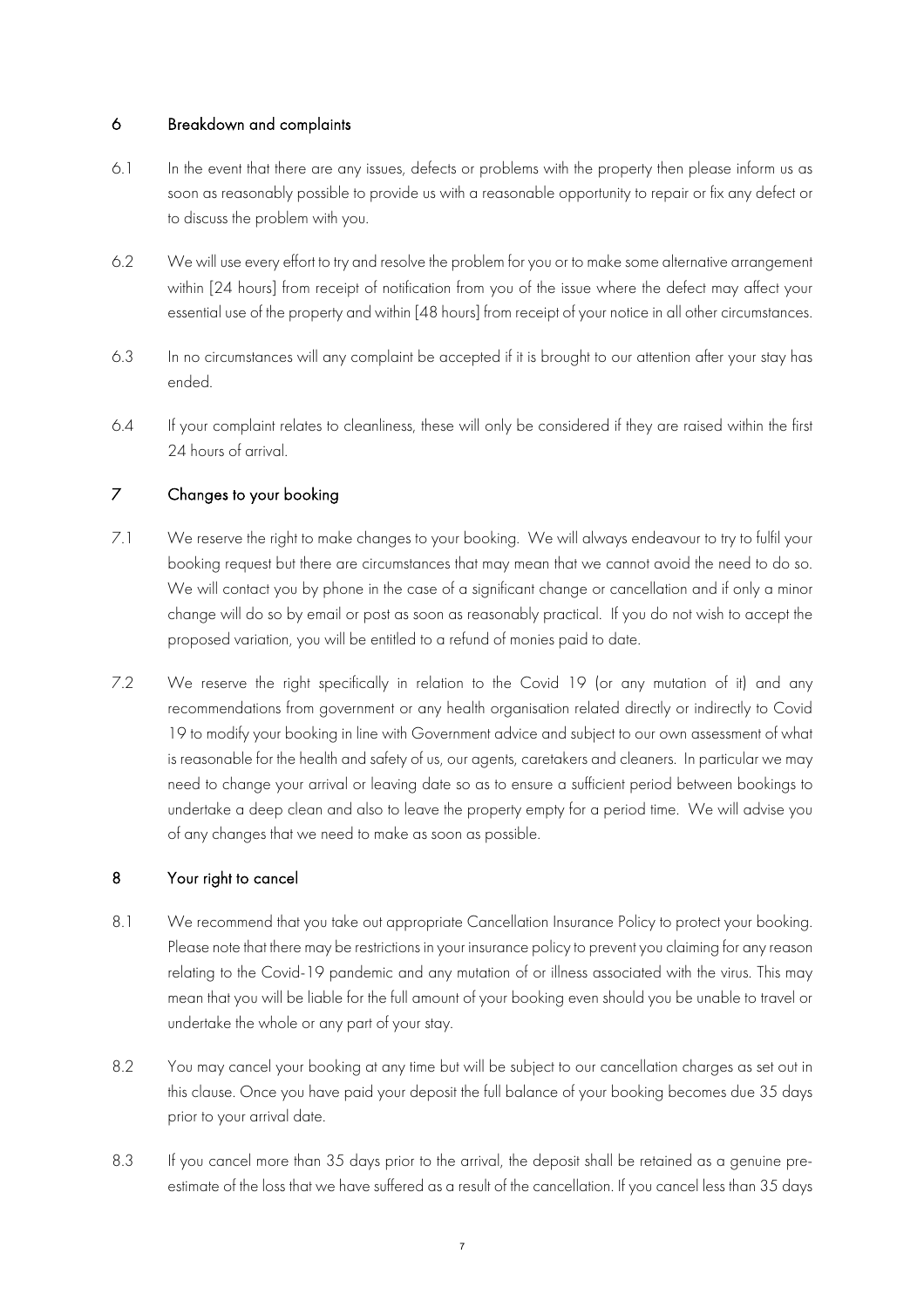before your arrival date, the cancellation charge shall be calculated in accordance with clause 8.4 below.

- 8.4 In the event that you wish to cancel, we will use all reasonable endeavours to rebook the property. In the event that we are able to do so we will refund to you the total amount that we have recovered. Please note that if we are unable to re-book the property then all sums due from you remain payable on the due date as specified in the Booking Confirmation Email. In the event that we are able to rebook the property at a lower rate, you shall remain liable to pay the balance between the full balance due in your Booking Confirmation Email and the amount that we were able to rebook the property for.
- 8.5 To exercise the right to cancel, you must inform us of your decision to cancel by a clear statement (e.g. a letter sent by post or email) using the contact details at the top of this contract. You may use the attached model cancellation form, but it is not obligatory.

#### 9 Events outside of our control

- 9.1 Upon the occurrence of an event beyond our reasonable control which prevents or delays performance of our obligations under this contract, our obligations to you may be cancelled or delayed. Our inability to proceed and/or any delay shall not be treated as a breach of these terms and conditions and we shall not be liable to pay any compensation, expenses or costs (such as travel or replacement accommodation costs).
- 9.2 If the cancellation occurs as a result of a national or regional lockdown or any other government imposed restriction, we may offer to move your booking to a future date and all monies paid as at that date will be applied to your new booking date. Please note that the price of the future date may vary due to the new booking being at peak times and if accepted by you, you agree to pay the additional sum.
- 9.3 We cannot take responsibility for the actions of third parties, including any disturbances, works or other issues from neighbouring properties. We will not be liable for any impact that this may have on your stay.

#### 10 Problems with your booking and disputes

- 10.1 Nothing in this contract affects your legal rights under the Consumer Rights Act 2015 (also known as 'statutory rights'). You may also have other rights in law.
- 10.2 Please contact us using the contact details at the top of this contract if you have any issues. We will try to resolve any disputes with you quickly and efficiently.
- 10.3 If you are unhappy with:
	- 10.3.1 the booking;
	- 10.3.2 our service to you generally; or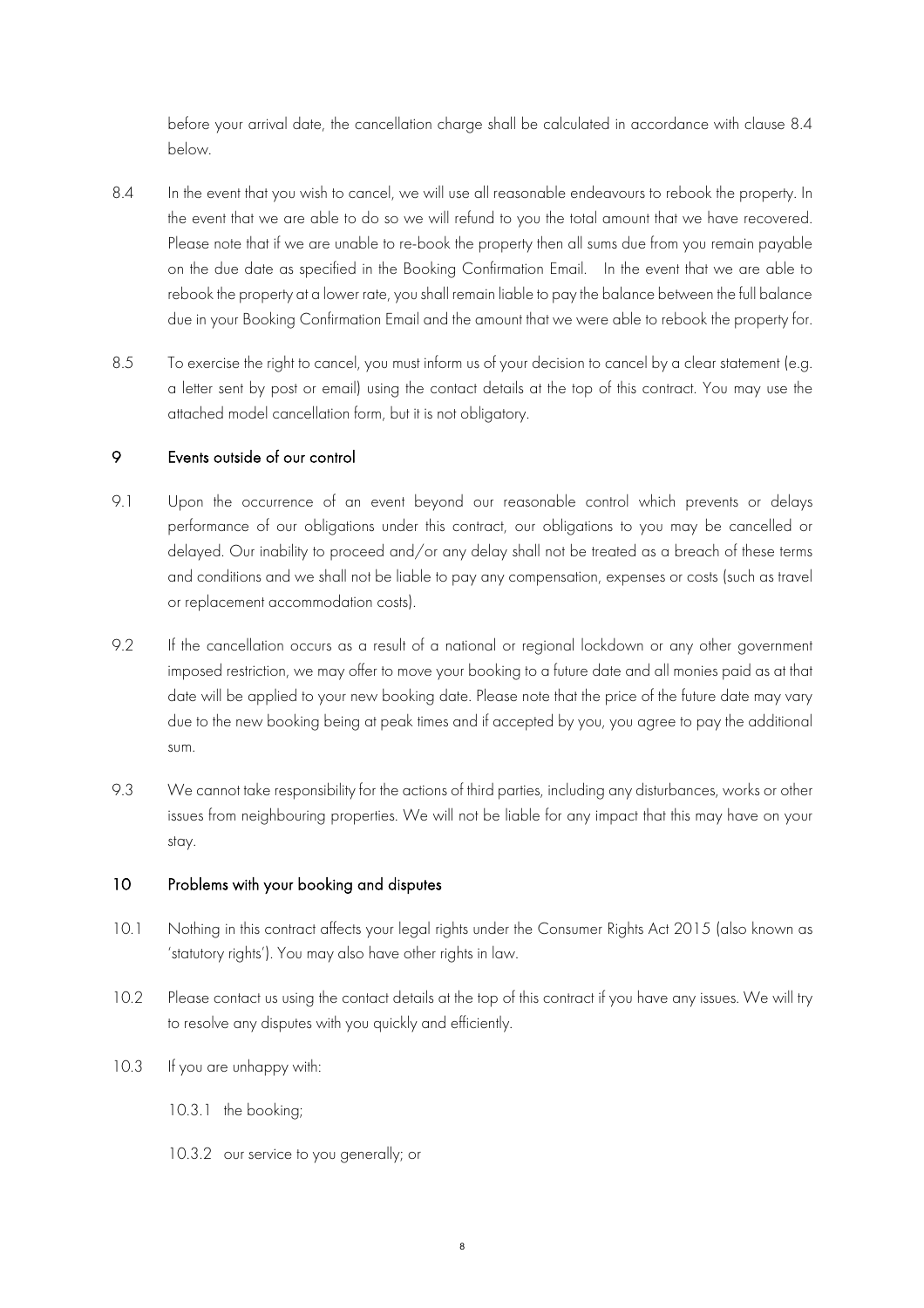10.3.3 any other matter,

please contact us as soon as possible.

- 10.4 If you and we cannot resolve a dispute using our internal complaint handling procedure, we will:
	- 10.4.1 let you know that we cannot settle the dispute with you; and
	- 10.4.2 give you certain information required by law about our alternative dispute resolution provider which may have in place from time to time.
- 10.5 If you want to take court proceedings, the courts England and Wales will have exclusive jurisdiction in relation to this contract.
- 10.6 The laws of England and Wales will apply to this contract.

#### 11 End of the contract

If this contract is ended it will not affect our right to receive any money which you owe to us under this contract.

#### 12 Limit on our responsibility to you

- 12.1 Except for any legal responsibility that we cannot exclude in law (such as for death or personal injury) or arising under applicable laws relating to the protection of your personal information, we are not legally responsible for any:
	- 12.1.1 losses that:
		- (a) were not foreseeable to you and us when the contract was formed;
		- (b) were not caused by any breach on our part;
		- (c) arise as a result of your use of our accommodation and amenities;
	- 12.1.2 business losses;
	- 12.1.3 losses to non-consumers:
	- 12.1.4 for any liability that exceeds the amount of your booking;
	- 12.1.5 any damage to, or theft from or of, any vehicles parked at the property;
	- 12.1.6 for any services that you use during your stay that are provided by a third party, even if we have assisted to arrange this for you;
	- 12.1.7 loss of your own property or possessions.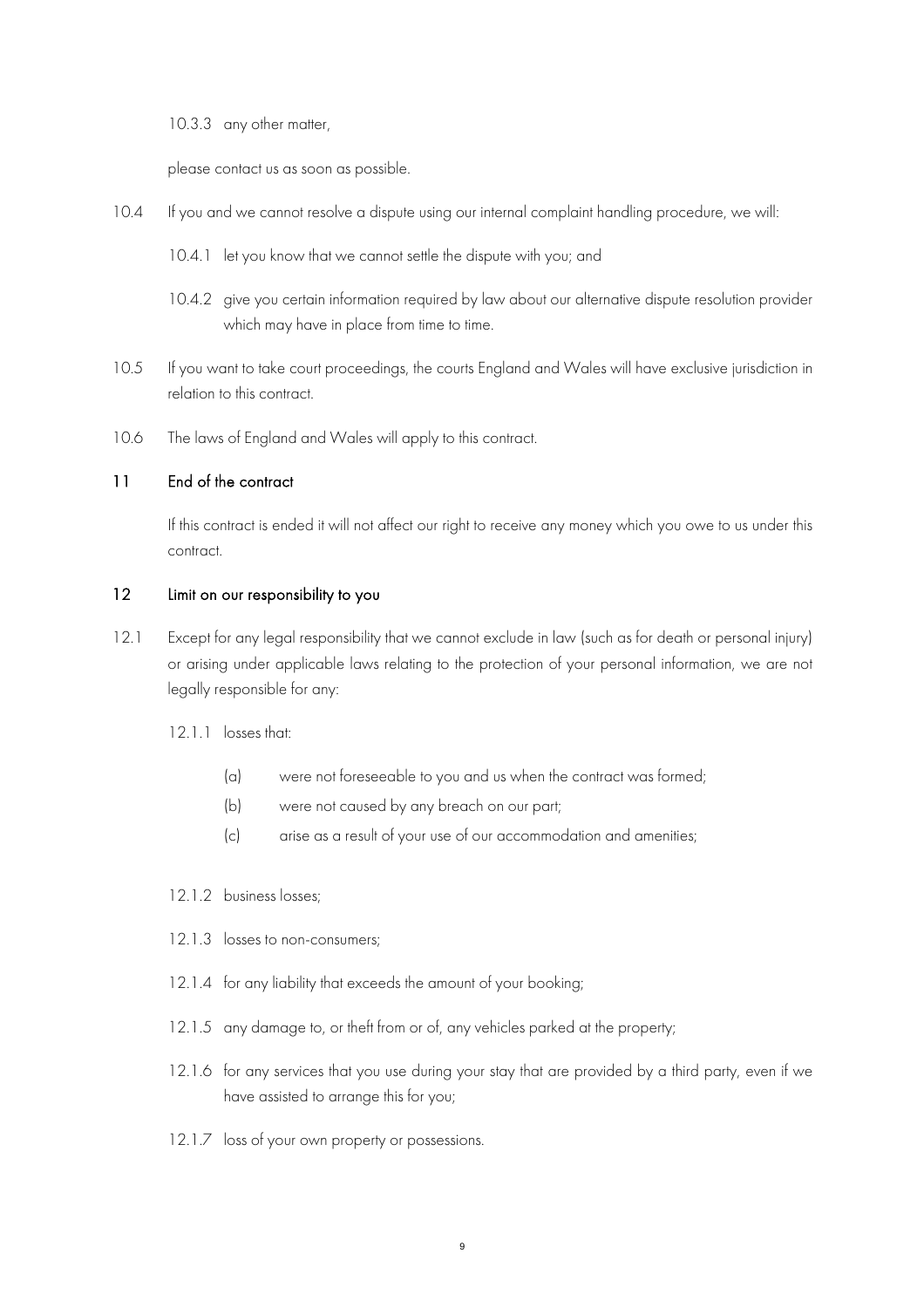# 13 Third party rights

No one other than a party to this contract has any right to enforce any term of this contract

Please see separate Terms and Conditions for residents' activities and weddings at Sandon Manor.

| <b>FARM LIMITED</b>   | Authorised signatory |
|-----------------------|----------------------|
| (PRINT NAME OF GUEST) | signature of guest   |